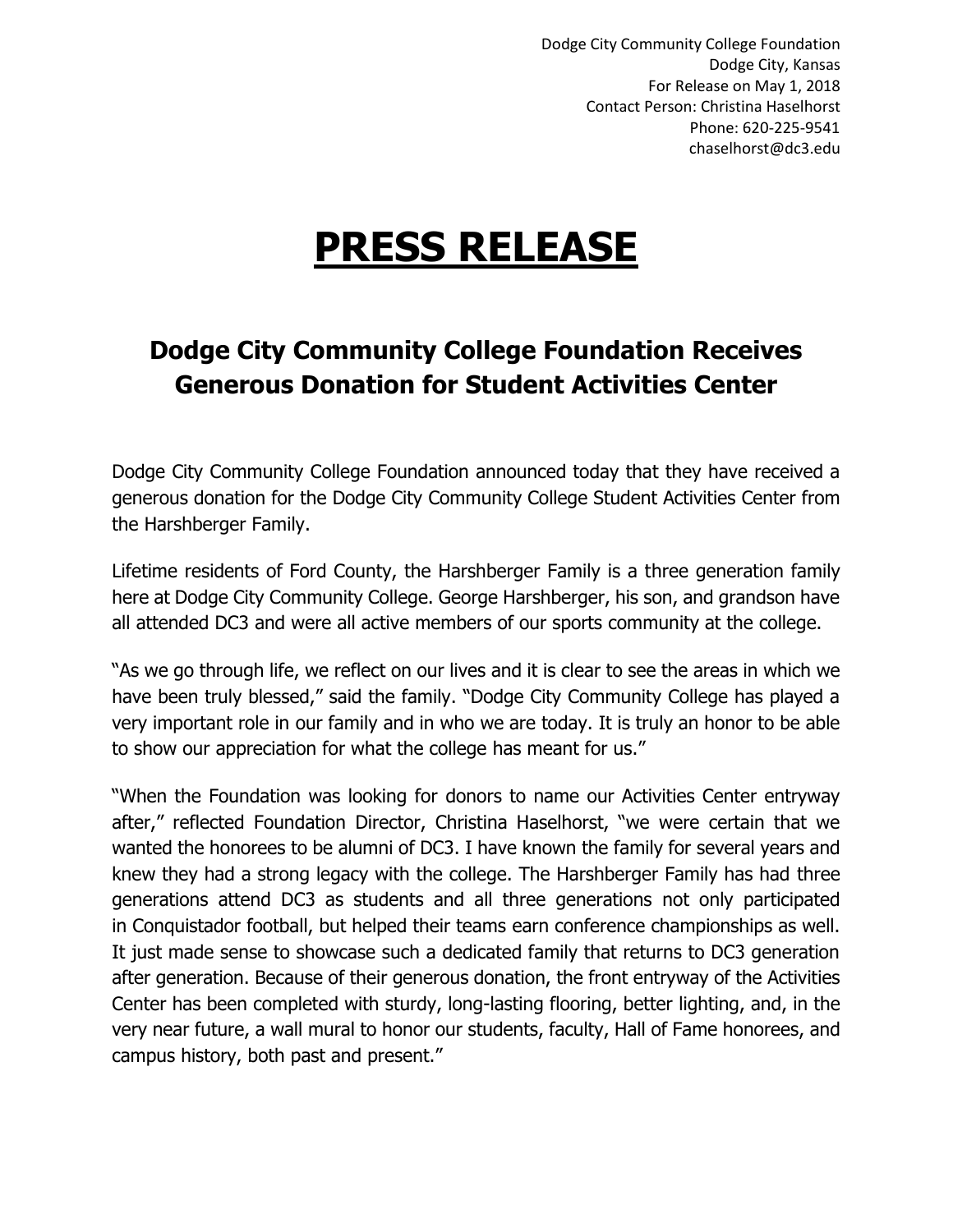Dodge City Community College Foundation Dodge City, Kansas For Release on May 1, 2018 Contact Person: Christina Haselhorst Phone: 620-225-9541 chaselhorst@dc3.edu

George Harshberger lettered in both basketball and football for the Conquistadors in the late 1950s and helped them achieve their first conference title in football in 1958. After graduating DC3 with honors he accepted a football scholarship to Wichita State University and went on to graduate with honors in 1960 with a mathematics degree. George was also drafted by the Pittsburg Steelers and the Denver Broncos during this time however, he opted to stay in college at WSU to finish his degree. George was a highly respected Math-Science professor at Dodge City Community College for twelve years, beginning in 1962. He was proud to play an important role in developing a part of the current campus as head of the Math-Science Department at DC3 before leaving teaching to work the family farm full time.

George's son, Gary, was a member of the 1982 & 1983 football squads. He would be a member of the first Conquistador team to make it to a bowl game and win the second conference football championship in school history. After graduating from DC3, Gary went on to play football at Kansas State University, graduating with a degree in Electrical Engineering in 1987. Gary now operates Double H Farms, Harshberger Enterprises, and Harshberger Land. He serves on many boards including the Kansas Water Authority, Dodge City Community College Board of Trustees, Conestoga Energy Partners, and American Ag Credit.

George Harshberger's grandson, Jacob, a Dodge City High School graduate, attended DC3 as well and was a member of the 2014 & 2015 Conquistador football squads, where he earned honorable mention All-Jayhawk Conference honors and helped the Conquistadors earn their third conference championship. Jacob transferred to Kansas State University to play football for the Wildcats, and is working towards a Bachelor's degree in Business Finance.

In an interview with Jacob in 2015, here is what he had to say about being a Conquistador and about his family legacy. "My grandfather was here, my father was here, and so it's cool for me to come here and be a third generation Conquistador," Jacob said. "Hopefully, I can continue my path as well as they did. They led successful lives after being here so I'm hoping to continue that."

"Though football played a large part in all three Harshberger's early lives, obtaining an education was even more important," said Haselhorst. "I am grateful for the generosity of their family and for their willingness to invest in the future of the DC3 Foundation,